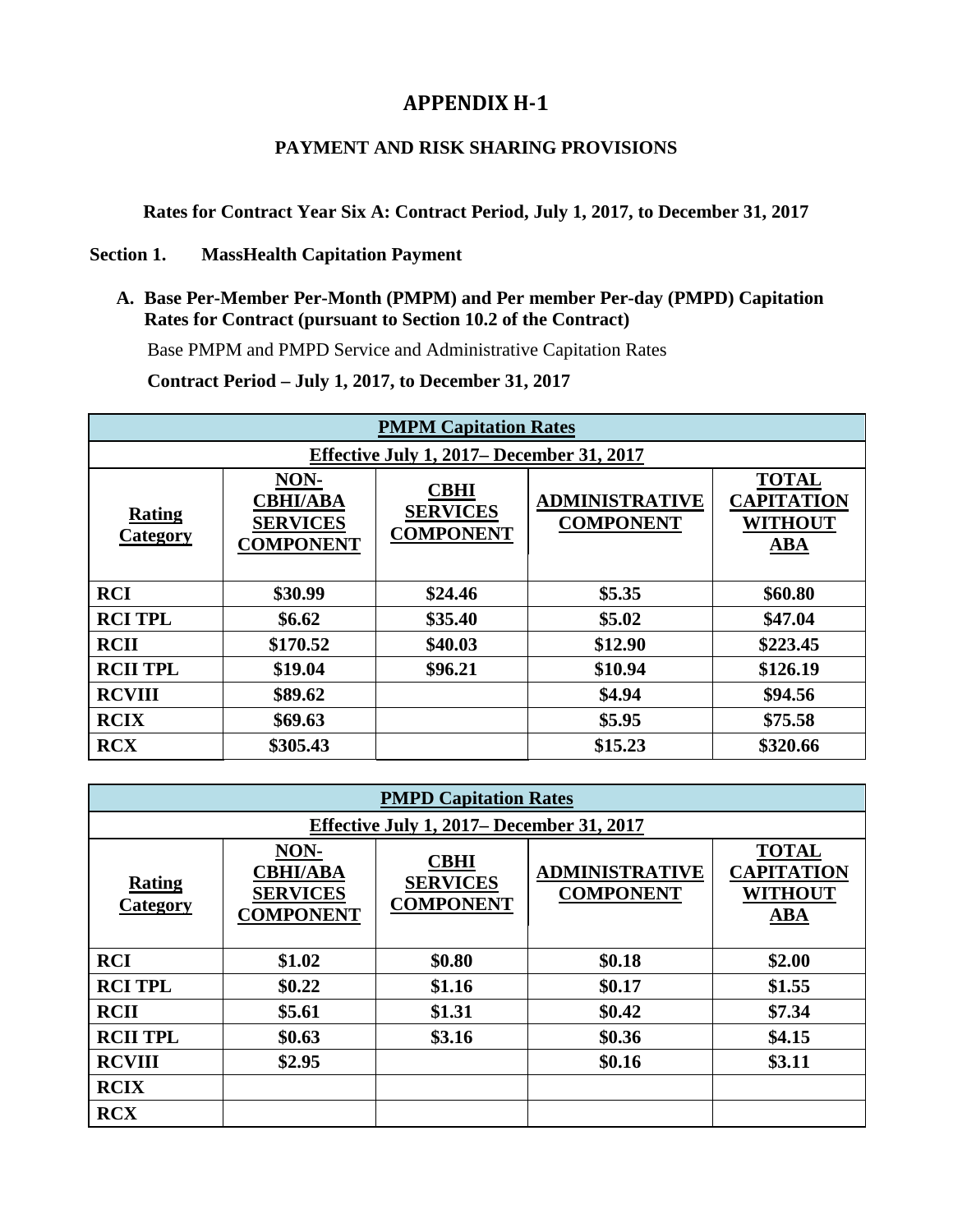| <b>Rating Category</b>  | <b>FY17ABA</b> add on rate (PMPM) | <b>PMPD</b> |
|-------------------------|-----------------------------------|-------------|
| Rating Category I:      | \$2.12                            | \$0.07      |
| Rating Category I TPL:  | \$2.42                            | \$0.08      |
| Rating Category II:     | \$12.47                           | \$0.41      |
| Rating Category II TPL: | \$19.59                           | \$0.64      |

**Applied Behavior Analysis (ABA) Rates effective July 1, 2017, through December 31, 2017:**

#### **B. Risk Sharing Corridors for Contract Year Six A, July 1, 2017, to December 31, 2017, for the Service Component of Rating Categories I, I-TPL, II, II-TPL, IX, and X (pursuant to Section 10.6 of the Contract)**

#### **1. Gain on the Base PMPD Capitation Rates excluding CBHI and ABA services**

The amount of the Gain on the Aggregate Base PMPD Capitation Rates for the Contract shall be defined as the difference between the Total Base PMPD Capitation Payment and the Contractor's Total Expenditures for Covered Services, if such actual expenditures are less than the Total Base PMPD Capitation Payment for Contract Year Six A.

| Gain             | <b>MassHealth Share</b> | <b>MBHP</b> Share |
|------------------|-------------------------|-------------------|
| Between 0 and 2% | )%                      | 100\%             |
| 2%               | 100%                    | 9%                |

## **2. Loss on the Base PMPD Capitation Rates excluding CBHI and ABA services**

The amount of the Loss on the Base PMPD Capitation Rates for the Contract shall be defined as the difference between the Total Base PMPD Capitation Payment and the Contractor's Total Expenditures for Covered Services, if such actual expenditures are greater than the Total Base PMPD Capitation Payment for Contract Year Six A.

| Loss             | <b>MassHealth Share</b> | <b>Contractor Share</b> |
|------------------|-------------------------|-------------------------|
| Between 0 and 2% | 0%                      | 100%                    |
| $>2\%$           | 100\%                   | 0%                      |

## **C. Risk Sharing Corridors for Contract Year Six A effective July 1, 2017, through December 31, 2017, for CBHI and ABA Services:**

The Contractor and EOHHS shall share risk for CBHI and ABA Services in accordance with the following provisions:

- 1. For Contract Year Six A, EOHHS shall conduct separate reconciliations with respect to CBHI and ABA Services, as follows:
	- a. EOHHS will first determine the amount paid to the Contractor by EOHHS for CBHI and ABA Services for Contract Year Six A, effective July 1, 2017, by multiplying the following: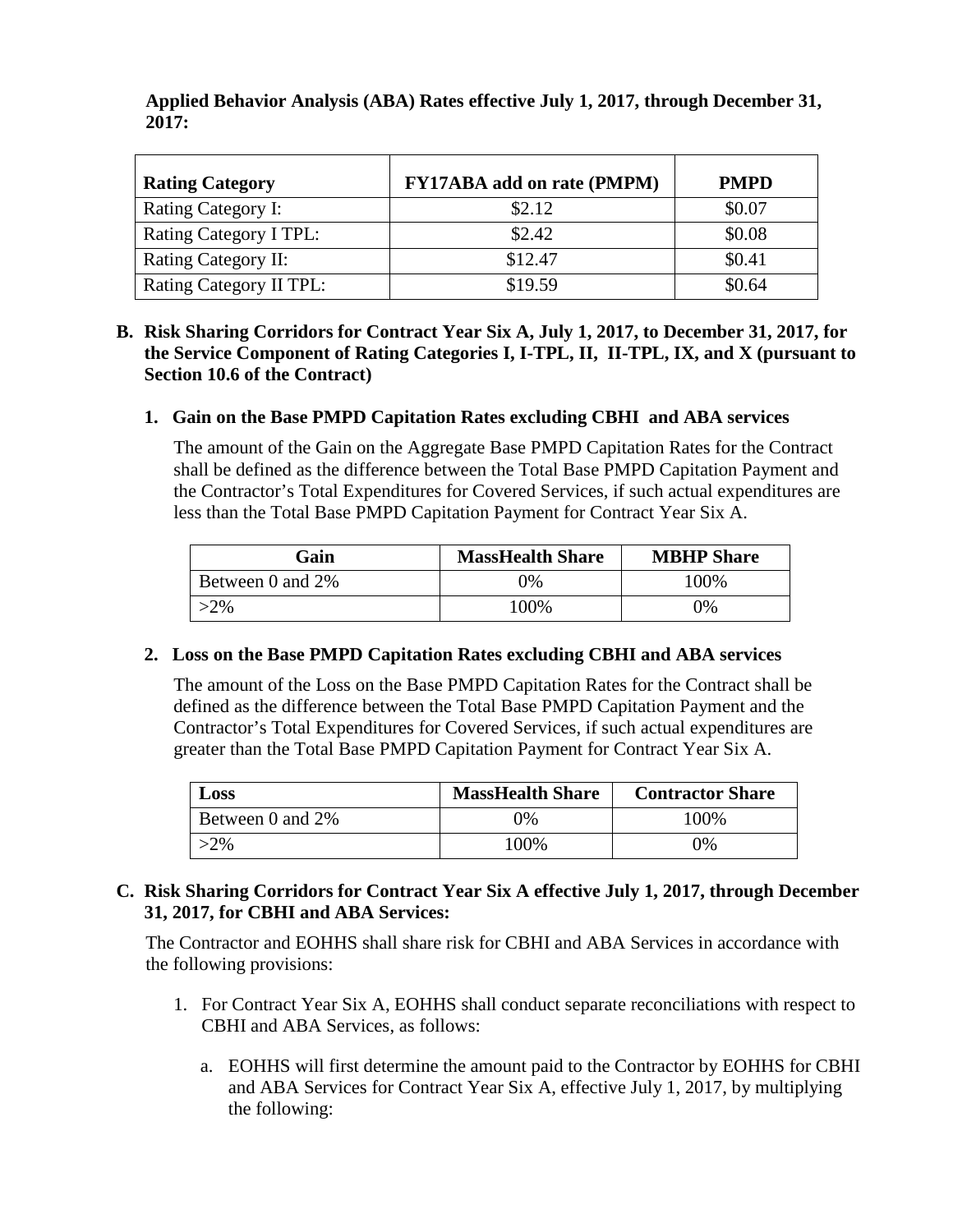- i. The CBHI services rate component and ABA Add-On rates to the applicable Base Capitation Rates, determined by EOHHS and provided to the Contactor in **Section 1.A** above; by
- ii. The number of member months for the period July 1, 2017, through December 31, 2017.
- b. EOHHS will then determine the Contractor's adjusted expenditures for CBHI and ABA Services for Contract Year Six A, effective July 1, 2017, by multiplying the following:
	- i. The number of service units provided by the Contractor with respect to CBHI and ABA Services, which shall be determined by the claims data submitted in the report described in Section C.2 below and by Encounter Data submitted by the Contractor; by
	- ii. The applicable rate for each of the CBHI and ABA Services, as established by EOHHS.

If the amount paid to the Contractor, as determined by the calculation described in **Section C.1.a** above, is greater than the Contractor's adjusted expenditures, as determined by the calculation described in **Section C.1.b** above, then the Contractor shall be considered to have experienced a gain with respect to CBHI and ABA Services for Contract Year Six A. EOHHS and the Contractor shall share such gain in accordance with the table below for each of the two services:

| Gain            | <b>MassHealth Share</b> | <b>Contractor Share</b> |
|-----------------|-------------------------|-------------------------|
| Between \$0 and | 99%                     | 1%                      |
| \$100,000       |                         |                         |
| > \$100,000     | 100%                    | 7%                      |

If the amount paid to the Contractor, as determined by the calculation described in **Section C.1.a** above, is less than the Contractor's adjusted expenditures, as determined by the calculation described in **Section C.1.b.** above, then the Contractor shall be considered to have experienced a loss with respect to CBHI and ABA Services for Contract Year Six A. EOHHS and the Contractor shall share such loss in accordance with the table below:

| Loss            | <b>MassHealth Share</b> | <b>Contractor Share</b> |
|-----------------|-------------------------|-------------------------|
| Between \$0 and | 99%                     | 1%                      |
| \$100,000       |                         |                         |
| > \$100,000     | 100\%                   | 0%                      |

2. To assist with the reconciliation process for CBHI and ABA Services described above, the Contractor shall, within 180 days after the end of Contract Year Six A, submit claims data with respect to CBHI and ABA Services in the form and formats specified in **Appendix E**.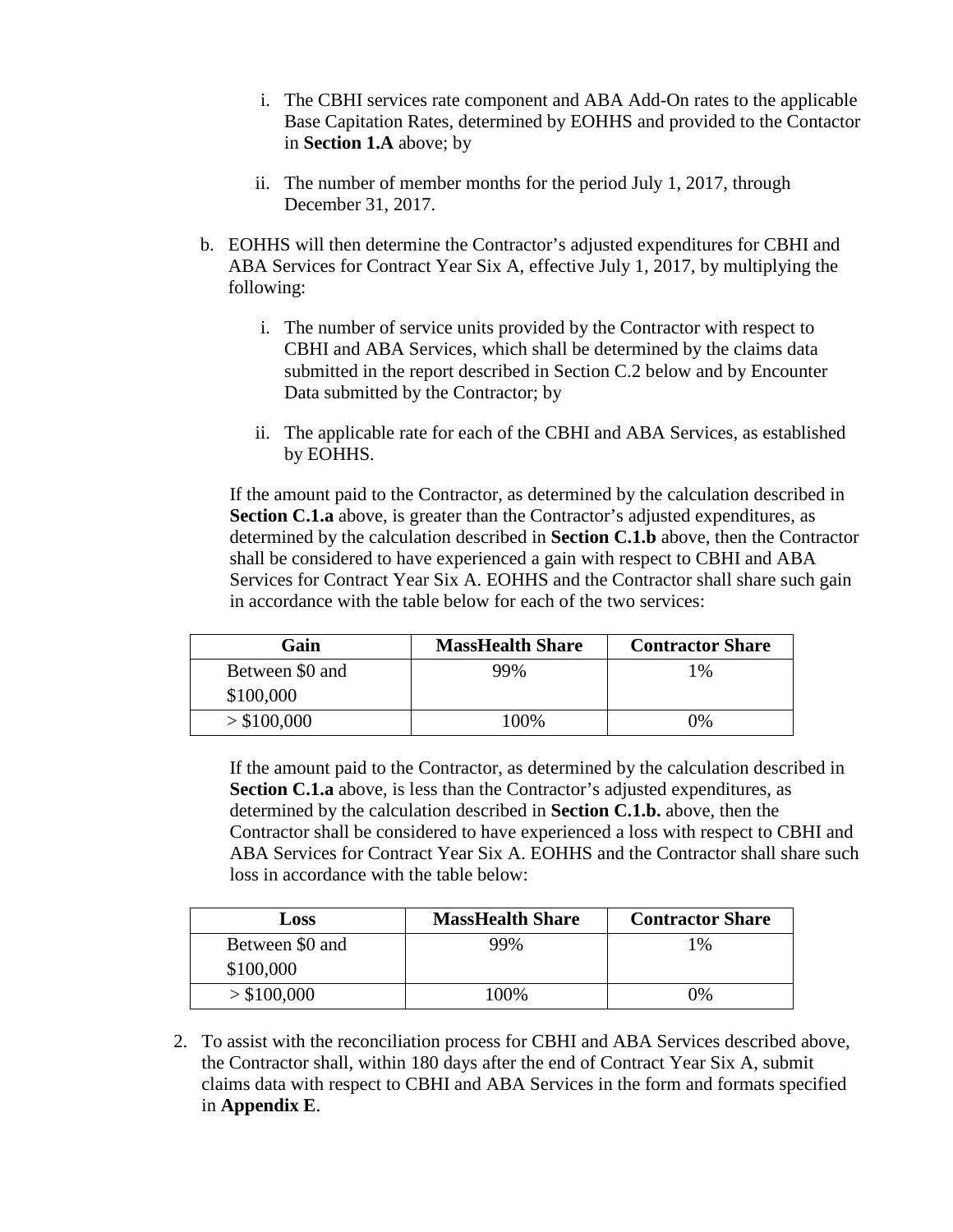#### **Section 2. MassHealth Other Payments**

#### **A. Care Management Program**

The Contractor shall calculate and report on the number of engaged enrollees in the Practice Based Care Management program (PBCM) on a monthly basis and shall be paid an Engagement PPPM, upon EOHHS review and approval, on a quarterly basis.

Base Per-Participant Per-Month (PPPM) Rate for Practice Based Care Management Contract.

Engagement:

Per Participant Per Month.....................................................\$175.00

#### **B. Performance Incentives Arrangements**

Total Performance Incentive Payments detailed in appendix G, may not exceed 105 percent of approved Capitation Payments attributable to the Enrollees or services covered by the Contract.

The Performance Incentive Payments for Contract Year Six A will be a total of \$3,000,000.

## **C. PCC Plan Management Support**

Base Per-Member (Enrollees) Rate for PCC Plan Management Support.

## **Section 3. DMH Compensation Payments (Non-MassHealth Payments)**

# **A. DMH Payments for the Contract (pursuant to Section 10.9 of the Contract)**

The total Contract Year Six A DMH Compensation Payment for the Specialty Programs through December 31, 2017 shall be \$5,368,694.00, as described in Sections 3.B-3.E below.

## **B. DMH ESP Program for Uninsured Individuals Service Compensation Rate Payment (pursuant to Sections 3.4, 10.9 and 10.10 of the Contract)**

The DMH ESP Program for Uninsured Individuals Service Compensation Rate Payment shall consist of the following amounts:

- 1. The Contract Year Six A amount shall be \$4,340,000.
- 2. The monthly payment shall be \$723,333.33.

# **C. DMH ESP expansion -- Safety initiatives:**

- 1. The DMH ESP safety initiative payment shall be \$701,694 for Contract Year Six A.
- 2. The monthly payment amount shall be \$116,949.00.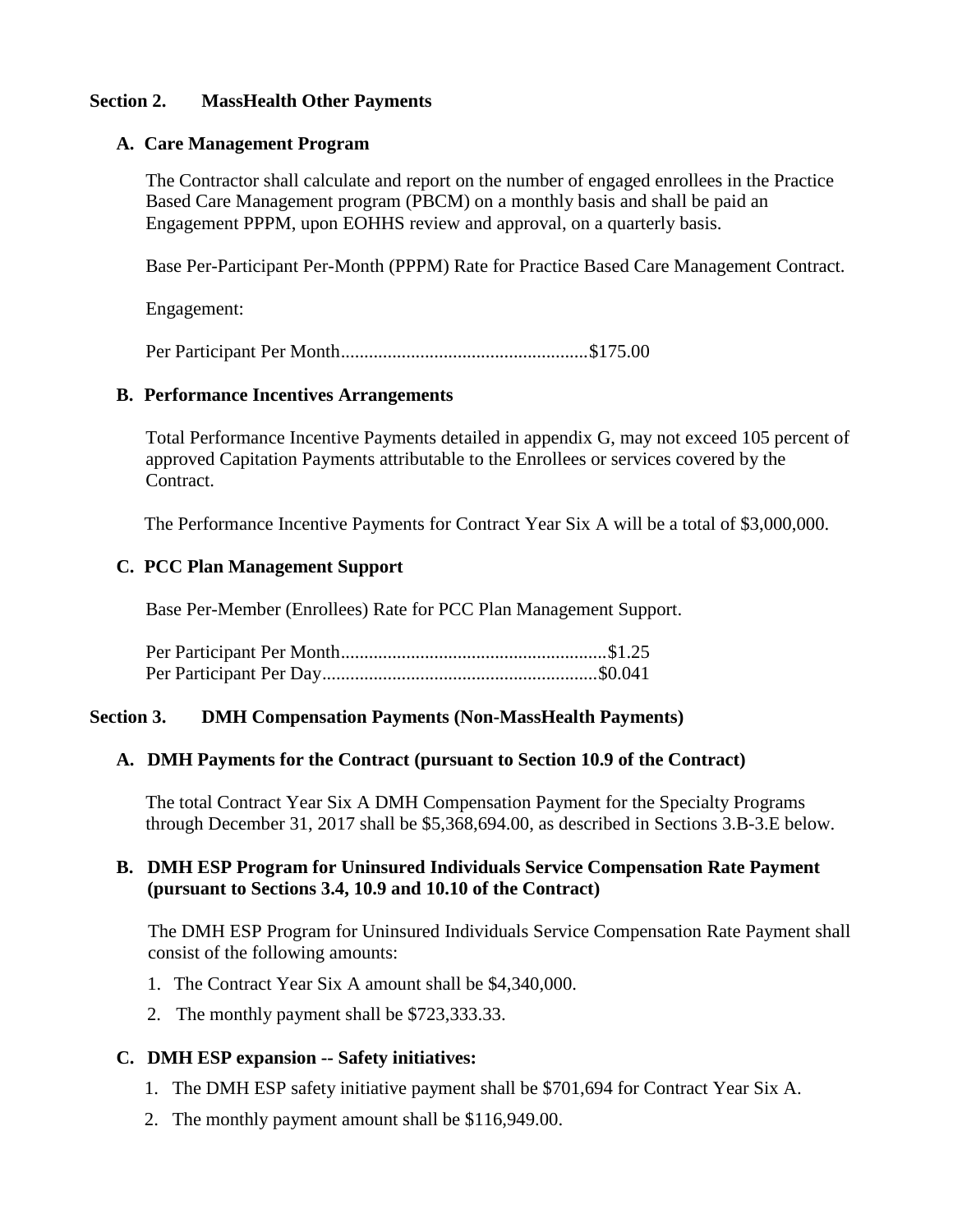#### **D. DMH Specialty Program Administrative Compensation Rate Payment (pursuant to Section 10.9.A of the Contract)**

The DMH Specialty Program Administrative Compensation Rate Payment shall be \$212,000 for Contract Year Six A.

- 1. Indirect Costs shall not exceed 3.5% of Direct Costs.
- 2. The total of Direct Costs plus Indirect Costs shall not exceed \$198,875.
- 3. Earnings shall be 6.6% of the total direct and indirect costs.
- 4. Earnings shall be \$13,126 for Contract Year Six A.
- 5. The amount of the monthly DMH Specialty Program Administrative Compensation Rate Payment shall be \$35,333.33.

### **E. DMH Payments for Forensic Services and other Forensic Evaluations (pursuant to Sections 4.6 and 10.9.B of the Contract)**

- 1. The Forensic Evaluations (known as "18(a)") amount for the Contract Year Six A shall be \$115,000. EOHHS will issue this amount as one-time payment during the contract period.
- 2. The Contractor shall return to EOHHS any portion of the DMH Payments for Forensics Services amount that it does not spend on Forensic Evaluations as identified in the annual reconciliation of the Contract Year Six A within 60 days of the identification of such under spending unless otherwise agreed to by the parties.

## **F. Massachusetts Child Psychiatric Access Project (pursuant to Section 10.9.A of the Contract)**

- 1. The DMH Payment for MCPAP services for Contract Year Six A through December 31, 2017 shall be \$1,800,000.
	- a. The monthly payment for the DMH Payment for MCPAP shall be \$300,000.00.
- 2. The DMH payment for MCPAP administrative compensation for Contract Year Six A shall be \$92,500.
	- a. The amount of the monthly DMH MCPAP Program Administrative Compensation Rate Payment shall be \$15,416.67.
	- b. Indirect Costs shall not exceed 3.5% of Direct Costs.
	- c. The total of Direct Costs plus Indirect Costs shall not exceed \$83,823.
	- d. Earnings shall be 6.6% of the total direct and indirect costs.
	- e. Earnings shall be \$8,678 for the Contract Year Six A.